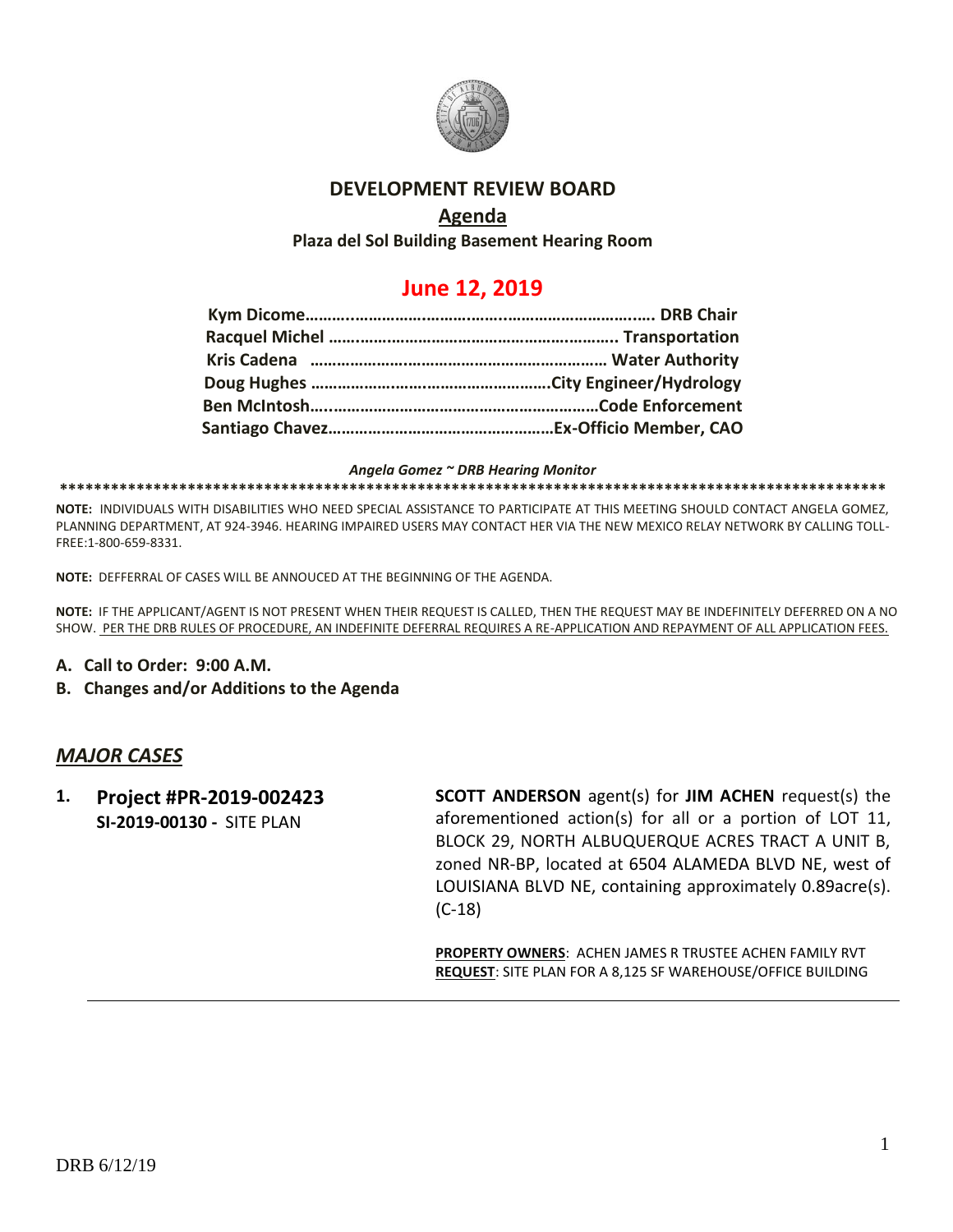| 2. | Project #PR-2019-001560                | PLANNING,<br><b>SP</b><br>INC.<br><b>CONSENSUS</b><br>agent(s)<br>for |
|----|----------------------------------------|-----------------------------------------------------------------------|
|    | (1007412)                              | ALBUQUERQUE, LLC request(s) the aforementioned                        |
|    | SI-2019-00140 - EPC SITE PLAN SIGN OFF | action(s) for all or a portion of TRACTS B-2 REPLAT OF                |
|    |                                        | TRACT B YORBA LINDA SUBDIVISION and PORTION OF                        |
|    |                                        | TRACT A, HOFFMANTOWN BAPTIST CHURCH SITE, zoned                       |
|    |                                        | MX-L, located on HARPER ROAD NE between VENTURA                       |
|    |                                        | NE and WYOMING BLVD NE, containing<br>STREET                          |
|    |                                        | approximately 14.2 acre(s). $(E-20)$ [Deferred from 6/5/19]           |
|    |                                        |                                                                       |
|    |                                        | <b>PROPERTY OWNERS: HOFFMANTOWN BAPTIST CHURCH</b>                    |
|    |                                        | <b>REQUEST: EPC SITE PLAN SIGN-OFF FOR SENIOR LIVING FACILITY</b>     |
|    |                                        |                                                                       |
| 3. | Project #PR-2018-001759                | <b>BOHANNAN HUSTON INC.</b> agent(s) for WESTERN                      |
|    | SD-2018-00129-PRELIMINARY PLAT         | ALBUQUERQUE LAND HOLDINGS C/O GARRETT REAL                            |
|    | <b>VA-2018-00234 - DESIGN WAIVER</b>   | <b>ESTATE DEV.</b> request(s) the aforementioned action(s) for all    |
|    | VA-2019-00025 - SIDEWALK WAIVER        | or a portion of TRACT P WATERSHED SUBDIVISION, zoned                  |
|    | VA-2019-00026-TEMP DEFERRAL OF S/W     | PC, located on ARROYO VISTA BLVD NW near 118 <sup>th</sup> /HIGH      |

MESA, containing approximately 88.68 acre(s). (H-07, J-08, J-07) *[Deferred from 1/23/19, 2/13/19, 4/3/19, 4/10/19, 4/24/19, 5/8/19, 5/22/19, 6/5/19]*

**PROPERTY OWNERS**:WESTERN ALBQ LAND HOLDINGS c/o GARRETT DEV CORP **REQUEST**: SUBDIVIDE INTO 327 RESIDENTIAL LOTS + 46 TRACTS AND DESIGN VARIANCES TO DPM AND WAIVER/ DEFERRAL OF S/WS

#### *MINOR CASES*

**CONSTRUCTION** 

**VA-2019-00027** - DESIGN WAIVER

**4. Project #PR-2019-002050 SD-2019-00113** – PRELIMINARY/FINAL PLAT **WAYJOHN SURVEYING INC.** agent(s) for **SUSAN FISHER** request(s) the aforementioned action(s) for all or a portion of LOTS 9-11, BLOCK 22, SUBDIVISION TERRACE ADDN**,**  zoned MX-M, located at 543 CEDAR ST SE north of HAZELDINE AVE SE and east of MULBERRY ST SE, containing approximately 0.4553 acre(s). (K-15)

> **PROPERTY OWNERS**: BITZER J BARRY & FISHER SUSAN **REQUEST**: CONSOLIDATE 3 LOTS INTO 1 LOT